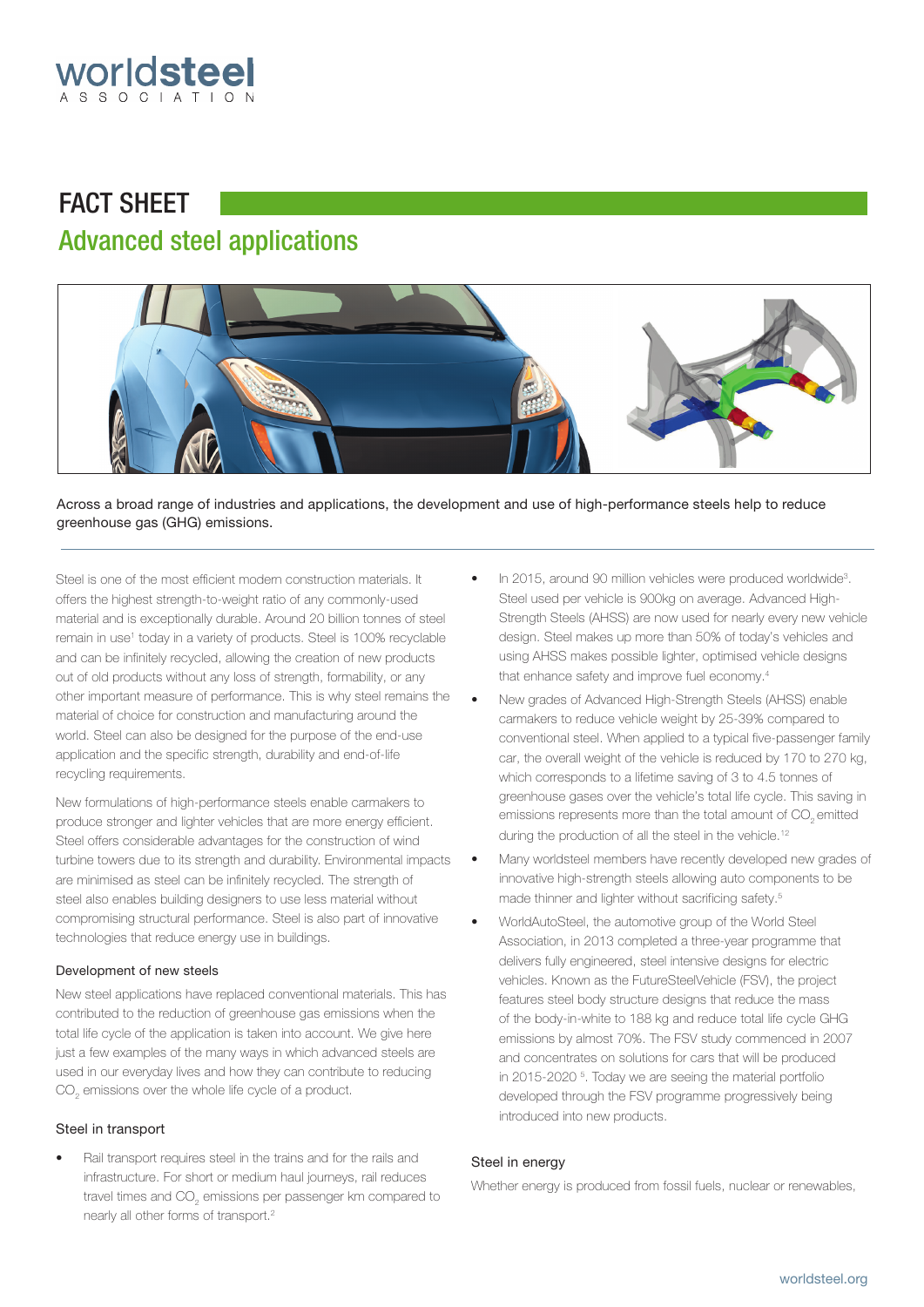the production process and distribution routes rely on steel. Steel is used in electricity pylons, to make offshore oil platforms and it reinforces concrete structures in hydroelectric power stations. No generator, transformer or electric motor could be operated without electrical steels needed to transform electrical power into usable energy. Steel also plays a key role in converting solar energy into electricity or hot water. It is used as a base for solar thermal-panels and in pumps, tanks and heat exchangers. Steel is also used to fabricate wave energy devices.<sup>6</sup>

Steel is such a well-used material in modern structures that we are often unaware of the design efficiencies they embody. A prime example is the tubular steel towers used for the wind turbines now being installed around the world. Generally, taller towers offer greater energy generating efficiency, since wind speeds increase at higher altitudes. The new steels used in the construction of such towers offer much higher strength-per-unit weight ratios than other materials, so taller towers can be erected with much less stress on the structure. Lower weight also enables these towers to be manufactured in sections of up to 30 m, then assembled and installed on site. Ongoing research continues to produce new steels that are even stronger than their predecessors, and thus will minimise the mass of future towers. As a result, tower weights (per installed power in kW) have declined by about 50% during the past 10 years.7 A typical modern tower in the Horns Rev wind farm in Denmark is 70 m high and weighs only 140 tonnes.<sup>8</sup> This represents a 50% reduction in weight and a saving of more than 200 tonnes of CO<sub>2</sub> for each tower compared to its predecessors of just 10 years ago.<sup>9</sup>

## Steel in buildings and infrastructures

The possibilities for using steel in buildings and infrastructure are limitless. Steel is used in reinforcing bars and structural sections, roofing and insulating panels but also in heating or cooling equipment, internal fittings such as rails, shelving and stairs, and much more.<sup>6</sup>

New steels are also applied in modern solar heating systems for large buildings and warehouses. For example, the Canadian SolarWall® air heating system recently installed in a military base in the US is designed to save over 1,800 tonnes of CO<sub>2</sub> a year.<sup>10</sup> It is also projected to realise fuel savings of 46,000 GJ a year.

Another advanced steel application for buildings is the Arsolar solar panel roofing system, developed by ArcelorMittal. Arsolar roofing converts solar energy to electricity. Each Arsolar roof module consists of photovoltaic sandwich panels assembled onto galvanised steel roofing panels. The system saves 30 tonnes of CO<sub>2</sub> a year for every 45m<sup>2</sup> of installation.<sup>11</sup>

The advanced steels used in steel-plate applications also find uses in a number of related industries. Offshore oil rigs, bridges, civil engineering and construction machines, rail carriages, tanks and pressure vessels, nuclear, thermal and hydroelectric plants – all these applications benefit from the attributes of modern steels.

# Steel in shipbuilding

Shipbuilding traditionally uses structural steel plate to fabricate ship hulls. Modern steel plates have much higher tensile strengths than their predecessors, making them much better suited to the efficient construction of large container ships. Steel ships transport 90% of the world's cargo. An estimated number of 17 million containers of varying types made up the worldwide container fleet and the majority are made of steel.

A particular type of plate is available with a designed-in resistance to corrosion, ideal for building oil tankers. Such steels make possible much lighter vessels than before, or larger-capacity vessels for the same weight, offering significant opportunities to save on fuel consumption and hence CO2.

#### The importance of life cycle assessment (LCA)

The above are just a few examples of the many ways in which advanced steels are used in our everyday environment. There are many more. The common factor is that they are based on modern designed-for-the-purpose steels, which offer features and benefits specifically tailored to each application.

At first glance, materials that weigh less than steel, such as aluminium, magnesium and plastics, may appear to be interesting alternatives.

When considering GHG emissions, a key factor in understanding the real environmental impact of a material is its LCA. This approach considers the total greenhouse gas emissions generated by the production, use and end-of-life (recycling or disposal) phases of a product.

However, when the total life cycle of a material is taken into account, steel is very competitive, owing to its strength, durability, recyclability and versatility.

## Figure 1: Steel's endless life cycle